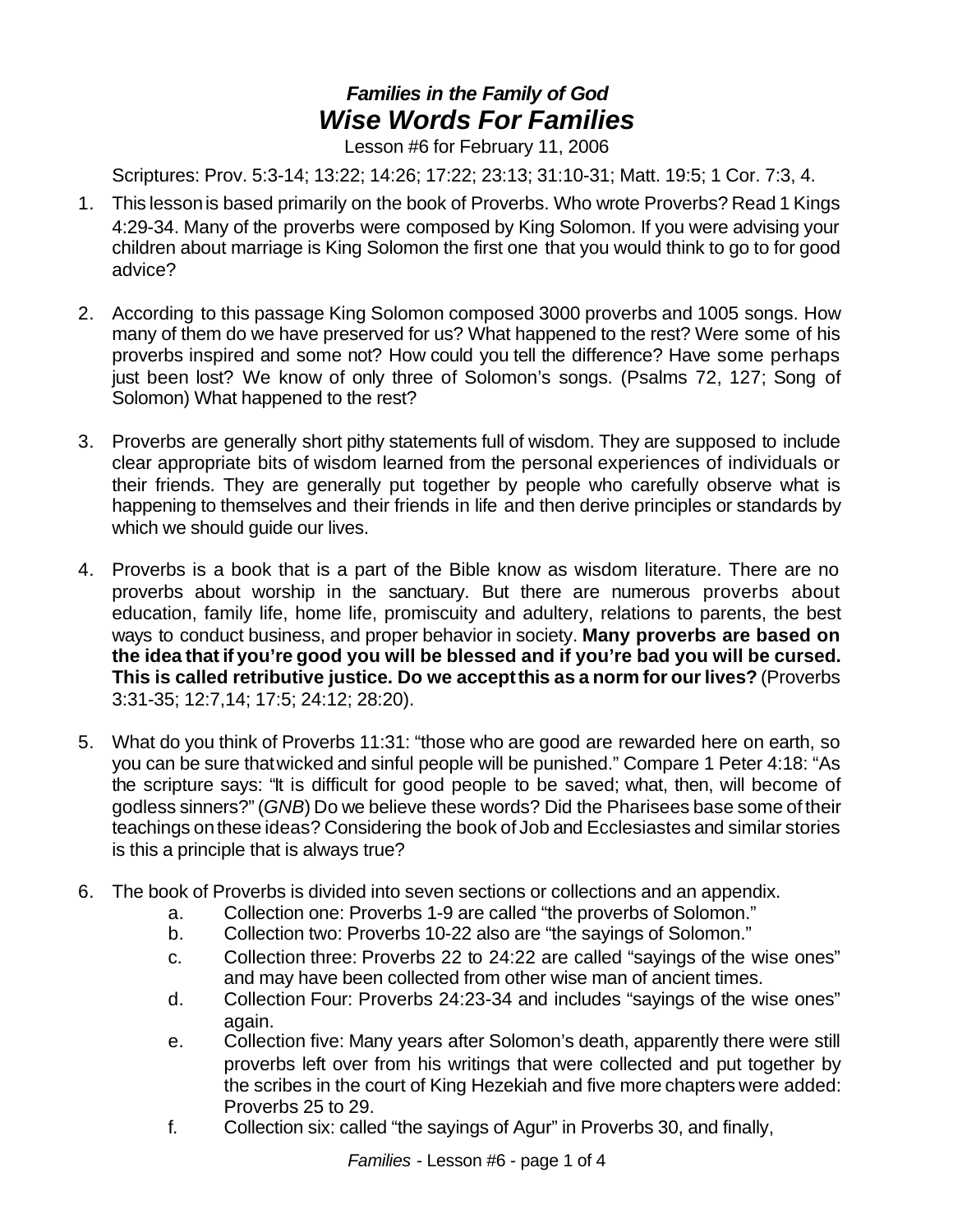- g. Collection seven: "the sayings of King Lemuel's mother": Proverbs 31:1-9.
- h. Appendix: (which may have been also the words of King Lemuel's mother) which describes the perfect wife: from Proverbs 31:10-31.
- 7. Many of the proverbs are posed as advice from parents to children. (See for example: Proverbs 1:8).
- 8. Read Proverbs 5:3-14; 6:20-35; and 7:1-27. These are Solomon's advice regarding promiscuous and adulterous relationships. Were these words that Solomon taught his sons? Were any of his sons involved?
- 9. "Casual sexual liaisons lack commitment and, therefore, fall far short of true intimacy." (Sunday, February 5, 2006) What do you think is implied by this statement?
- 10. David basically destroyed much of his influence in the latter half of his reign by sexual indiscretions. Solomon–who himself was born because of the relationship between David and Bathsheba–had 700 wives and 300 concubines. How well do you think his sons listened to his advice about marriage? Is this a case of "do as I say, and not as I do?"
- 11. What is implied by Proverbs 5:18: "So be happy with your wife and find your joy with the woman you married–pretty and graceful as a deer. Let her charms keep you happy; let her surround you with her love?"
- 12. If you were to look in the Bible for the ideal place for marital advice where would you go? To Solomon with his 1000 wives? To Jesus who never married? To Paul who presumably was married but then was single during his entire ministry? Should we follow the example of Hosea? (Hosea 1-3). Why don't we have good marital advice from biblical writers who were happily married?
- 13. **Ellen White came from a Victorian New England background. Did this background affect her attitudes toward marriage?**

## 14. **Would it be appropriate to look back to the Garden ofEden forthe ideal? How much do we know about their experience?**

- 15. How does reverence for God and including God as anessential part of your marriage affect your emotional and sexual relationship? The teacher's summary suggests "reverence for God will strengthen the marriage and the family. Through Divine intervention a couple can guard their marital vows and have loving relationships with each other and their children." How does this actually work?
- 16. How would you understand the following passage: "Few have correct views of the marriage relation. Many seem to think that it is the attainment of perfect bliss; but if they could know one quarter of the heart-aches of men and women that are bound by the marriage vow in chains that they cannot and dare not break, they would not be surprised that I trace these lines. **Marriage, in a majority of cases, is a most galling yoke.** There are thousands that are mated but not matched. The books of heaven are burdened with the woes, the wickedness, and the abuse, that lie hidden under the marriage mantle. This is why I would warn the young who are of a marriageable age, to make haste slowly in the choice of a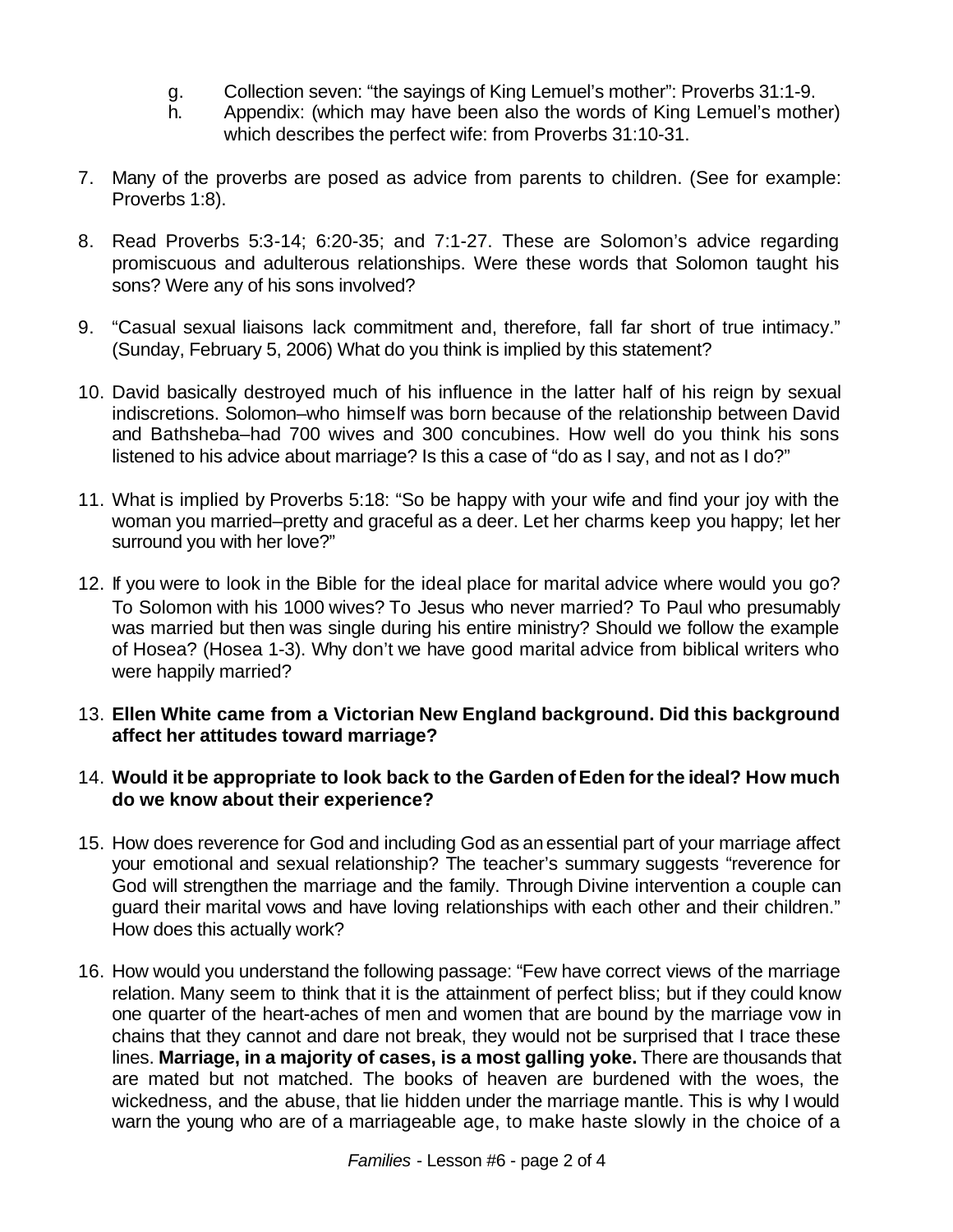companion. The path of married life may appear beautiful and full of happiness; but why may not you be disappointed as thousands of others have been?" {*RH*, February 2, 1886 par. 1; *AH* 44}.

- 17. What should we do if we discover after getting married that we are not well matched? Proverbs has quite a lot to say about the challenges of living with an unhappy spouse! (Problems 21:9,19; 27:15,16.) What is the wise man advising us by these verses?
- 18. "If your dispositions are not congenial, would it not be for the glory of God for you to change these dispositions? A husband and wife should cultivate respect and affection for each other. They should guard the spirit, the words and the action so that nothing will be said or done to irritate or annoy. Each is to have a care for the other, doing all in their power to strengthen their mutual affection." *Letter 168*, 1901, pp. 1,2; *1MR* 161.6; *AH* 345.3} This kind of home life, which is very rare, illustrates the life-beautifying effects of the gospel.
- 19. The latter part of our lesson deals with the relationship between parents and their children. We should begin by noting a very important principle in this respect: **the most important thing a father can do for his children is to love their mother. Would this be true ofthe mother also?**
- 20. The work responsibilities of fathers, particularly, often compete with their commitment to their families. How often do we allow our work to take priority over our families? What kind of legacy is this passing to our children? Numerous Hollywood films have been made on the subject of children who despise their parents or are undisciplined because the parents are too busy to give them adequate attention. How can we be sure we're not allowing this to happen in our Christian homes? Is a father's first responsibility to his family to provide them with material things?
- 21. **Children learn about God from their parents. Is there a way to get our children to copy the good and set aside the bad that they see in our lives?**
- 22. The father should not excuse himself from his part in the work of educating his children for life and immortality. He must share in the responsibility. There is obligation for both father and mother. **There must be love and respect manifested by the parents for one another, if they would see these qualities developed in their children.** {*ST*, July 22, 1889 par. 8; *AH* 216.2}

Those who are contemplating marriage should consider what will be the character and influence of the home they are founding. As they become parents, a sacred trust is committed to them. Upon them depends in a great measure the well-being of their children in this world, and their happiness in the world to come. **To a great extent they determine both the physical and the moral stamp that the little ones receive. And upon the character ofthe home depends the condition of society; the weight ofeach family's influence will tell in the upward or the downward scale.** {*MH* 357.1; *AH* 44.2}

23. **The Bible also speaks about discipline. Parents must learn how to discipline their children in a way that is educational. Discipline should never be done in anger. This just gives the child permission to be angry back! (Proverbs 10:17; 23:13,14; 29:1; 29:15.)** If a child feels truly loved he will be able to learn from discipline. Discipline is to be corrective and redemptive. (Proverbs 13:24).